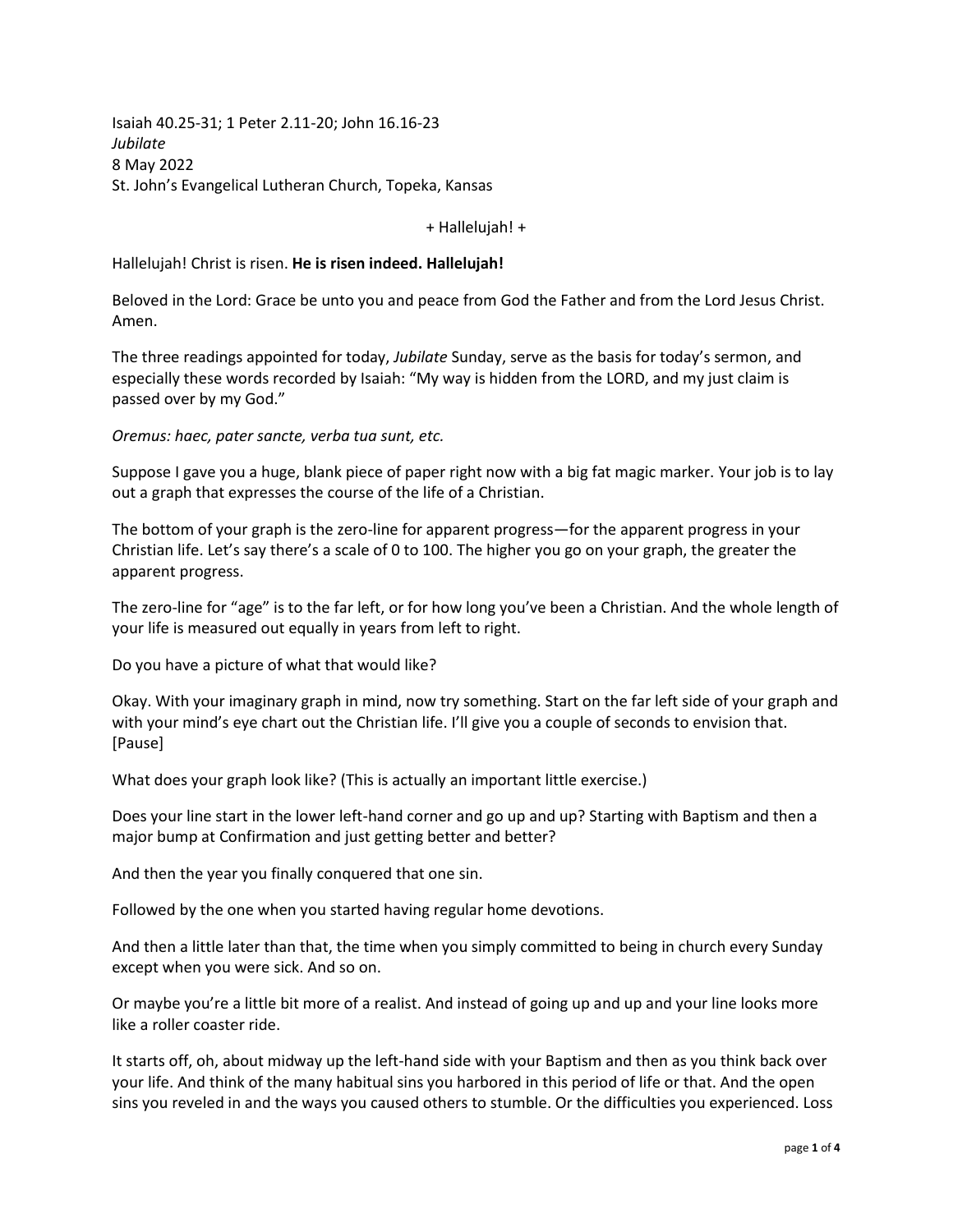of a job. A terrific accident. Loss of a loved one. Disappointments and struggles. And the punishments you received in this life for your sins, the consequences you suffered. Opening that registered mail that contained the divorce papers. Or the summons to appear in court. A year of teary afternoons in your childhood bedroom. And then, in the midst of all that, there's the despair.

The bad times.

Along with the good times, of course.

The highlights of life. Your wedding day. A memorable birthday. Your first car. Your Lutheran confirmation day. The times when you didn't feel controlled by your own sin or the sin of others. The times when your track record in attending church was nothing to be ashamed about. The year you read through the whole Bible verse by verse, chapter by chapter, like we all did a couple years ago as a congregation. Those years when your home devotional life was, you'd have to admit, pretty good. Those weeks when your prayer life was spontaneous and rich.

So what you end up with is a wavy line, ending up about where it started. On a scale of 1 to 100 it starts at about fifty and ends at about fifty, but hits every other rating in between.

And that leaves us with two options. The upward trajectory. And the wavy line.

\*\*\*\*\*

Fellow-redeemed: amazingly, the Christian life, for every appearance to the contrary, is like neither of those lines. Scripture's picture is entirely different.

It begins with your Baptism where you are literally put to death. Your Old Adam, that is. And every shred of righteousness you thought you had is ripped out of your hands. And then that process continues every day. Baptism isn't a one-time thing. It's the perennial life of the Christian. Every day through your Baptism the Lord rips the filthy rags of your righteousness out of your hands. Those things you'd like to hold before Him and say, "See, Lord? I'm making progress!" He doesn't need them. Your neighbor does, of course. But not the Lord.

And then, as if your life were a tent, the Lord continues with the life-long process of pulling up those stakes.

Your self-sufficiency He robs by showing you through personal trauma that your sufficiency is not of yourself.

Your ability to control things—people, your environment—He shakes to the core. Think of the pandemic, when we all learned that the might of the only remaining superpower crumble before an invisible virus, bringing society, economy, schooling, government—not to say church—to a grinding halt. Think: those moments when you can't talk any sense into your spouse or your kid or your boss. Think: all those times when the sin crouching at your door controlled you, and not you it.

And then your physical strength. Whether He takes it suddenly, in a terrific accident, or gradually, through age and disease and decline. It's gone. And then your health. And your eyesight. And even control over your own body. And at last your very life itself. And the tent of your life at last lies in a heap on the ground.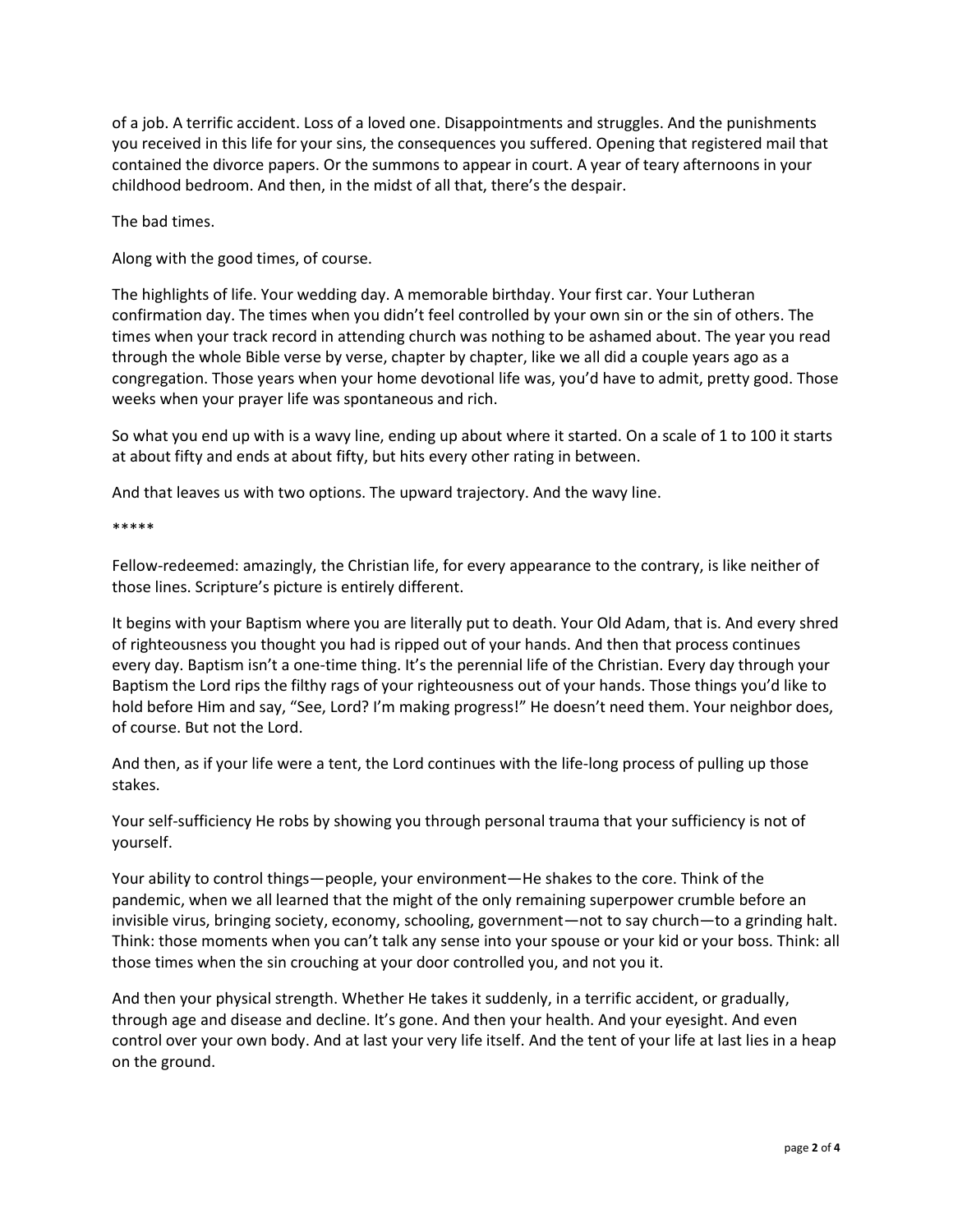So that you're forced at every step to cry out, "My way is hidden from the LORD, and my just claim is passed over by my God." That is, "God's not paying any attention to me and my life is gone to hell in a handbasket. And my just claim is this: The Lord made me His own through my Baptism into Christ. I belong to the Lord. He is my God. A child can call for help to its mother no matter what the circumstances and she'll come running. But when I call to my God, I get nothing, even though I can claim everything because He made me His own child!"

No. The true graph of the Christian life either starts somewhere up here and ends up down here at zero.

Maybe better yet: it's flatline all the way, for this is how Paul puts it: "for you have died, and your life is hidden with Christ in God." (Colossians 3.3)

## \*\*\*\*\*

Luther says, "These three things make a theologian: *oratio, meditatio, tentatio*." Prayer. Meditation on God's holy Word. And trials and tribulations.

And the Lord wants to make a theologian out of all His baptized children. And He will. No matter today if you're young or old; rich or poor; well-adjusted or awkward; strong or weak; in control or out of control—no matter what, the Lord desires and wants to make a theologian out of every one of you. And He will.

And thanks be to God for that. Because that's exactly what you need to be—a theologian, a true theologian, who takes God *at His Word and promise*.

And this is His promise to you: He strips you of your righteousness so that God's own Son, who suffered and died for your sins, can be your righteousness. He strips you of your self-sufficiency so that you might hear and know what the apostle heard and knew: "*My grace* is sufficient for you." He strips you of your strength and powers and makes you weak so that His power may be made perfect in your weakness. And He kills you so that the body of *sin and death* may be put to death. And lays you under six feet of dirt in a concrete box so that you can see and have no resurrection. So that Christ, who is the Resurrection and the Life, may be *for you your* resurrection and life. He takes it all away from you. Everything. Righteousness, life and breath. Everything is gone. Everything. But He does this to fulfill His promises to you in your Baptism. That "Christ might be all in all" for you.

Fellow-redeemed: that's what it means to be a Christian. God's promises must appear void: "My just claim is passed over by my God." The promised glory must be cloaked in the actuality of shame: "My way is hidden from the Lord." God must appear to be absent. "A little while, and you will not see Me." Your very laughter must appear to be tears: "You will weep and lament." Even your earthly joy must appear to be the opposite: "the *world* will rejoice; but you will be sorrowful." And every comfort must become pain, like a woman in childbirth. And in the midst of all that suffering for the sake of, because of, on account of the Gospel, here's your charge from the mouth of St. Peter himself: to do good, that you may put to silence the ignorance of foolish men; that you might silence the world who delights in the sorrow of the children of God.

## \*\*\*\*\*

This is a difficult teaching.